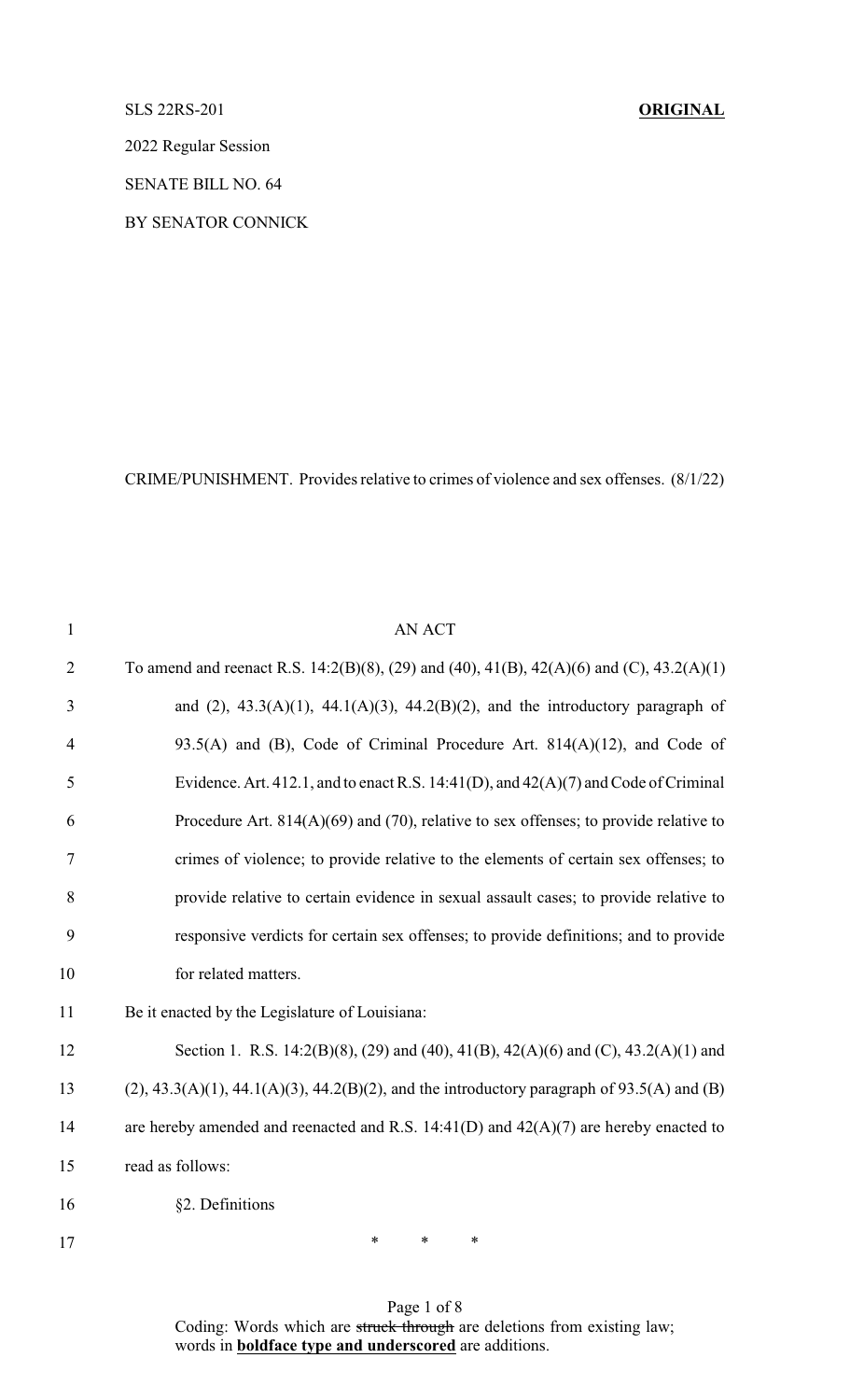## SB NO. 64

| $\mathbf{1}$   | B. In this Code, "crime of violence" means an offense that has, as an element,      |  |  |
|----------------|-------------------------------------------------------------------------------------|--|--|
| $\overline{2}$ | the use, attempted use, or threatened use of physical force against the person or   |  |  |
| 3              | property of another, and that, by its very nature, involves a substantial risk that |  |  |
| $\overline{4}$ | physical force against the person or property of another may be used in the course  |  |  |
| 5              | of committing the offense or an offense that involves the possession or use of a    |  |  |
| 6              | dangerous weapon. The following enumerated offenses and attempts to commit any      |  |  |
| 7              | of them are included as "crimes of violence":                                       |  |  |
| 8              | *<br>$\ast$<br>∗                                                                    |  |  |
| 9              | (8) Repealed by Acts $2017$ , No. $281$ , $\S3$ , eff. August 1, $2017$ Aggravated  |  |  |
| 10             | kidnapping of a child.                                                              |  |  |
| 11             | $\ast$<br>$*$ $*$<br>∗                                                              |  |  |
| 12             | $(29)$ Repealed by Acts 2017, No. 281, §3, eff. August 1, 2017 Molestation          |  |  |
| 13             | of a juvenile or a person with a physical or mental disability.                     |  |  |
| 14             | $\ast$<br>∗<br>∗                                                                    |  |  |
| 15             | $(40)$ Repealed by Acts 2014, No. 602, §7, eff. June 12, 2014 Sexual battery        |  |  |
| 16             | of persons with infirmities.                                                        |  |  |
| 17             | $*$ $*$<br>∗                                                                        |  |  |
| 18             | §41. Rape; defined                                                                  |  |  |
| 19             | $*$ and $*$<br>$\ast$<br>∗                                                          |  |  |
| 20             | B. Emission is not necessary, and any sexual penetration, when the rape             |  |  |
| 21             | involves vaginal or anal intercourse, whether the penetration is accomplished       |  |  |
| 22             | using the genitals of the offender or using any instrumentality and however         |  |  |
| 23             | slight, is sufficient to complete the crime.                                        |  |  |
| 24             | *<br>$\ast$<br>∗                                                                    |  |  |
| 25             | D. For purposes of this Subpart, "anal sexual intercourse" and "vaginal             |  |  |
| 26             | sexual intercourse" mean the intentional engaging in any of the following acts      |  |  |
| 27             | with another person:                                                                |  |  |
| 28             | (1) The penetration of the victim's anus or vagina by the offender using            |  |  |
| 29             | the genitals of the offender.                                                       |  |  |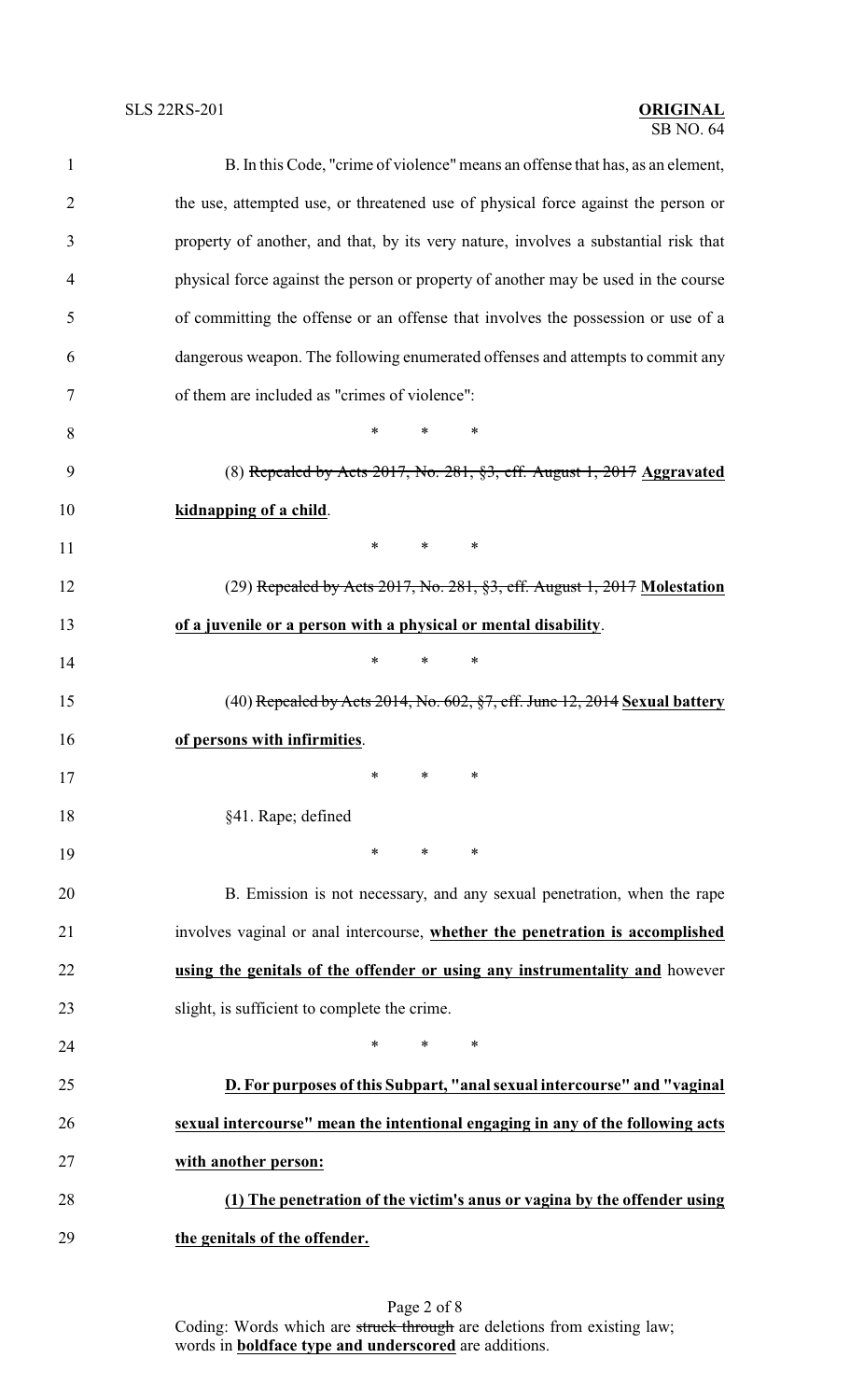| $\mathbf{1}$ | (2) The penetration of the victim's anus or vagina by the offender using                |
|--------------|-----------------------------------------------------------------------------------------|
| 2            | any instrumentality, except that normal medical treatment or normal sanitary            |
| 3            | care shall not be construed as sexual intercourse under the provisions of this          |
| 4            | Section.                                                                                |
| 5            | $\ast$<br>∗<br>∗                                                                        |
| 6            | §42. First degree rape                                                                  |
| 7            | A. First degree rape is a rape committed upon a person sixty-five years of age          |
| 8            | or older or where the anal, oral, or vaginal sexual intercourse is deemed to be without |
| 9            | lawful consent of the victim because it is committed under any one or more of the       |
| 10           | following circumstances:                                                                |
| 11           | $*$ *<br>$*$ and $*$                                                                    |
| 12           | (6) When the victim is prevented from resisting the act because the victim              |
| 13           | suffers from a physical or mental infirmity preventing such resistance is a person      |
| 14           | with a disability.                                                                      |
| 15           | (7) When the offender commits the act when engaged in the perpetration                  |
| 16           | or attempted perpetration of any violation of Subsubpart 3 of Subpart A of Part         |
| 17           | <b>III of Chapter 1 of this Title, relative to burglary offenses.</b>                   |
| 18           | $\ast$<br>$\ast$<br>∗                                                                   |
| 19           | C. For purposes of this Section, "person with a disability" means a person              |
| 20           | with a mental, physical, or developmental disability that substantially impairs         |
| 21           | the person's ability to provide adequately for his or her own care or protection.       |
| 22           | the following words have the following meanings:                                        |
| 23           | $(1)$ "Physical infirmity" means a person who is a quadriplegic or paraplegic.          |
| 24           | $(2)$ "Mental infirmity" means a person with an intelligence quotient of                |
| 25           | seventy or lower.                                                                       |
| 26           | $*$ *<br>∗                                                                              |
| 27           | §43.2. Second degree sexual battery                                                     |
| 28           | A. Second degree sexual battery is the intentional engaging in any of the               |
| 29           | following acts with another person when the offender intentionally inflicts serious     |

Page 3 of 8 Coding: Words which are struck through are deletions from existing law; words in **boldface type and underscored** are additions.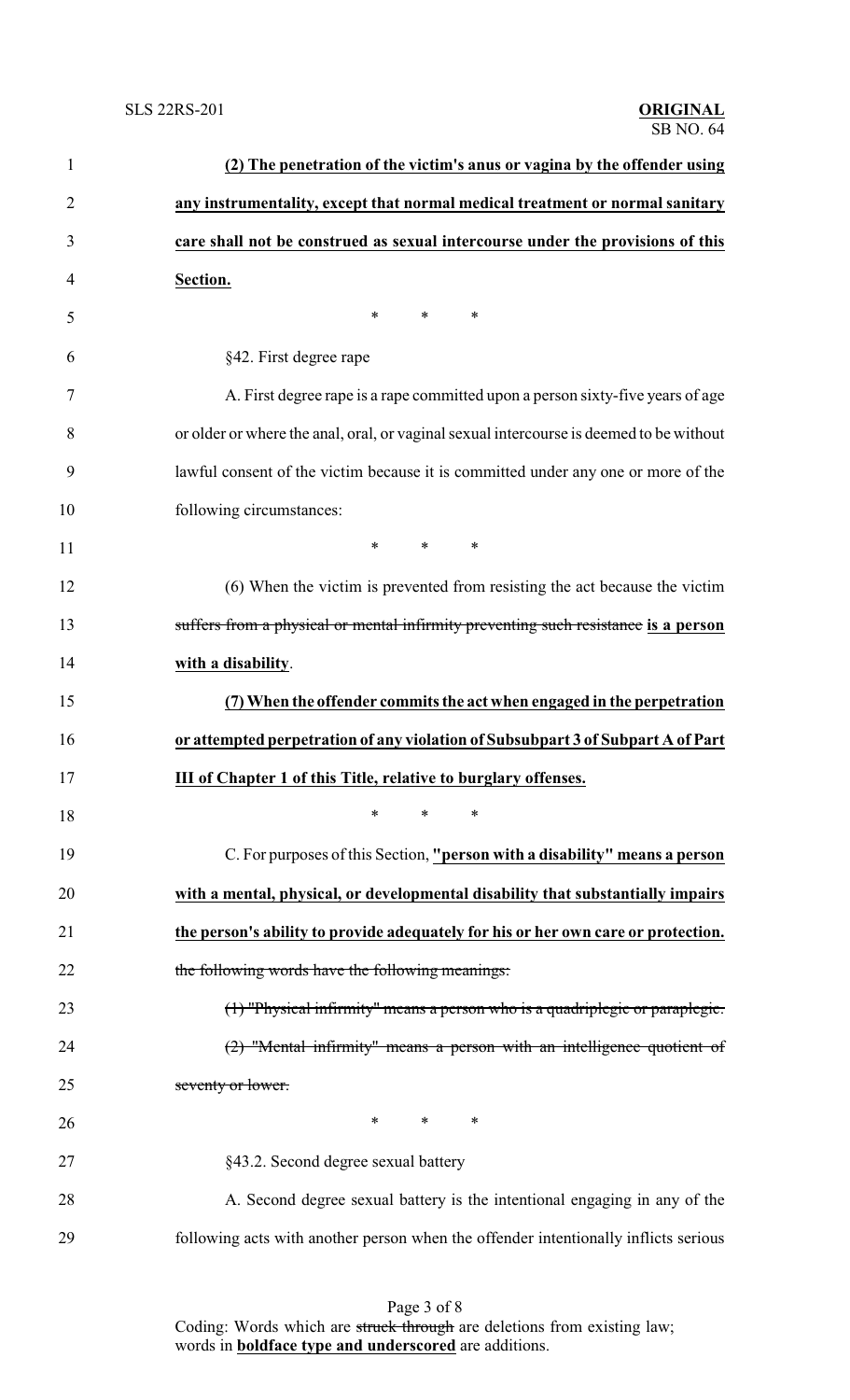| 1              | bodily injury on the victim:                                                            |
|----------------|-----------------------------------------------------------------------------------------|
| $\overline{2}$ | (1) The touching of the anus or genitals of the victim by the offender using            |
| 3              | any instrumentality or any part of the body of the offender, directly or through        |
| 4              | clothing; or                                                                            |
| 5              | (2) The touching of the anus or genitals of the offender by the victim using            |
| 6              | any instrumentality or any part of the body of the victim, directly or through          |
| 7              | clothing.                                                                               |
| 8              | $*$<br>$\ast$<br>∗                                                                      |
| 9              | §43.3. Oral sexual battery                                                              |
| 10             | A. Oral sexual battery is the intentional touching of the anus or genitals of the       |
| 11             | victim by the offender using the mouth or tongue of the offender, or the touching of    |
| 12             | the anus or genitals of the offender by the victim using the mouth or tongue of the     |
| 13             | victim, when any of the following occur:                                                |
| 14             | (1) The victim, who is not the spouse of the offender, is under the age of              |
| 15             | fifteen years and is at least three years younger than the offender.                    |
| 16             | *<br>*                                                                                  |
| 17             | §44.1. Second degree kidnapping                                                         |
| 18             | A. Second degree kidnapping is the doing of any of the acts listed in                   |
| 19             | Subsection B of this Section wherein the victim is any of the following:                |
| 20             | *<br>$\ast$<br>∗                                                                        |
| 21             | (3) Physically injured or sexually abused. For the purpose of this                      |
| 22             | Paragraph, "sexually abused" means that the victim was subjected to any sex             |
| 23             | offense as defined in R.S. 15:541.                                                      |
| 24             | *<br>$\ast$<br>∗                                                                        |
| 25             | §44.2. Aggravated kidnapping of a child                                                 |
| 26             | $\ast$<br>$\ast$<br>$\ast$                                                              |
| 27             | $\ast$<br>∗<br>∗<br><b>B.</b>                                                           |
| 28             | (2) Notwithstanding the provisions of Paragraph (1) of this Subsection, if the          |
| 29             | child is returned not physically injured or sexually abused, then the offender shall be |

Page 4 of 8 Coding: Words which are struck through are deletions from existing law; words in **boldface type and underscored** are additions.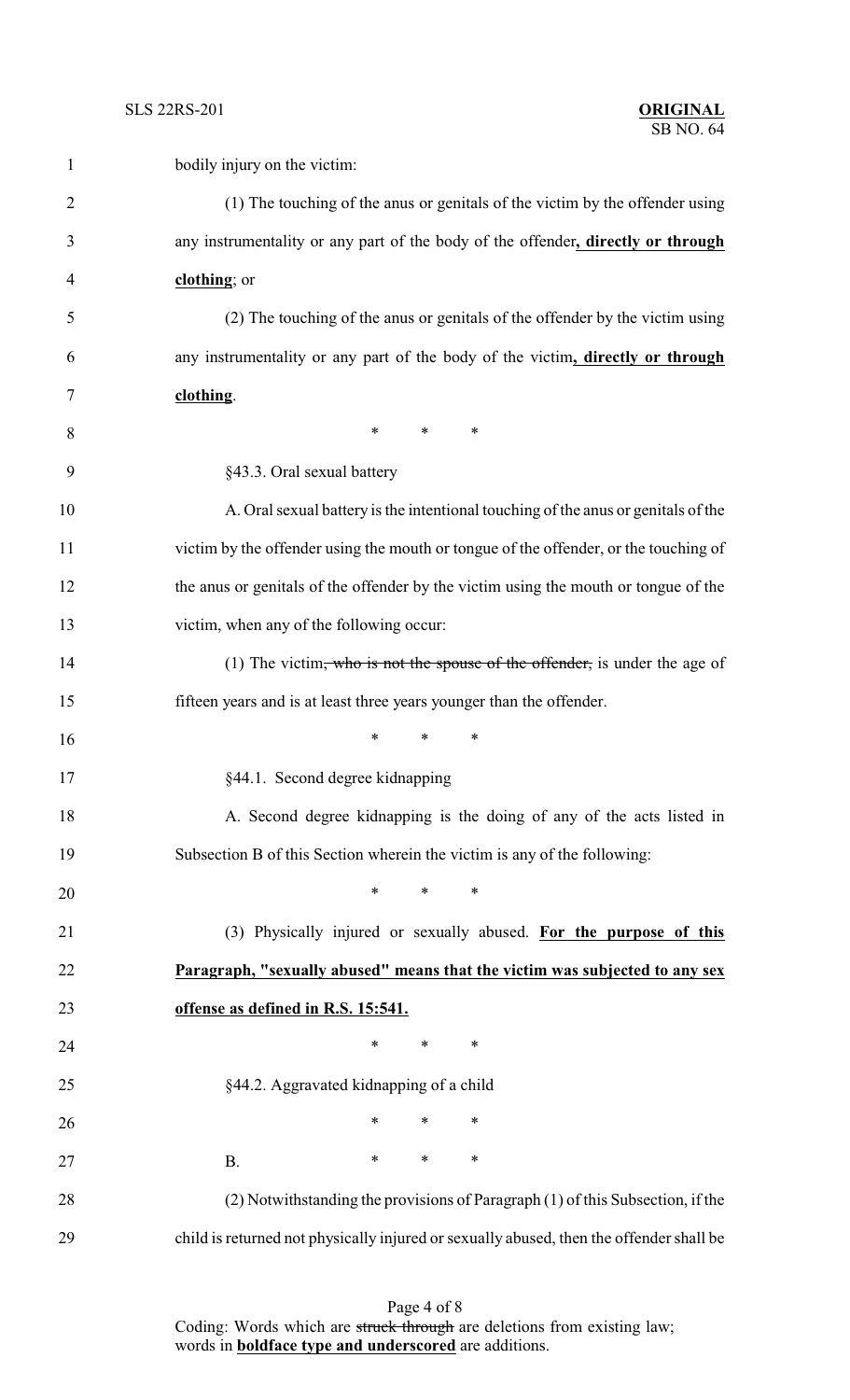| $\mathbf{1}$   | punished in accordance with the provisions of R.S. 14:44.1. For the purposes of this   |
|----------------|----------------------------------------------------------------------------------------|
| $\overline{2}$ | Paragraph, "sexually abused" means that the child was subjected to any sex             |
| 3              | offense as defined in R.S. 15:541.                                                     |
| 4              | $\ast$<br>$\ast$<br>∗                                                                  |
| 5              | §93.5. Sexual battery of persons with infirmities                                      |
| 6              | A. Sexual battery of persons with infirmities is the intentional engaging in           |
| 7              | any of the sexual acts listed in Subsection B of this Section with another person, who |
| 8              | is not the spouse of the offender, when:                                               |
| 9              | $\ast$<br>$\ast$<br>$\ast$                                                             |
| 10             | B. For purposes of this Section, "sexual acts" mean either of the following:           |
| 11             | (1) The touching of the anus or genitals of the victim by the offender using           |
| 12             | any instrumentality or any part of the body of the offender, directly or through       |
| 13             | clothing.                                                                              |
| 14             | (2) The touching of the anus or genitals of the offender by the victim using           |
| 15             | any instrumentality or any part of the body of the victim, directly or through         |
| 16             | clothing.                                                                              |
| 17             | $\begin{array}{ccc} * & * \end{array}$<br>$*$ and $*$                                  |
| 18             | Section 2. Code of Criminal Procedure Art. $814(A)(12)$ is hereby amended and          |
| 19             | reenacted and (69) and (70) are hereby enacted to read as follows:                     |
| 20             | Art. 814. Responsive verdicts; in particular                                           |
| 21             | A. The only responsive verdicts which may be rendered when the indictment              |
| 22             | charges the following offenses are:                                                    |
| 23             | $*$ $*$<br>$\ast$<br>∗                                                                 |
| 24             | 12. First degree rape (formerly titled aggravated rape) of a child under the age       |
| 25             | of thirteen:                                                                           |
| 26             | Guilty.                                                                                |
| 27             | Guilty of attempted first degree rape.                                                 |
| 28             | Guilty of second degree rape.                                                          |
| 29             | Guilty of attempted second degree rape.                                                |
|                |                                                                                        |

## Page 5 of 8

Coding: Words which are struck through are deletions from existing law; words in **boldface type and underscored** are additions.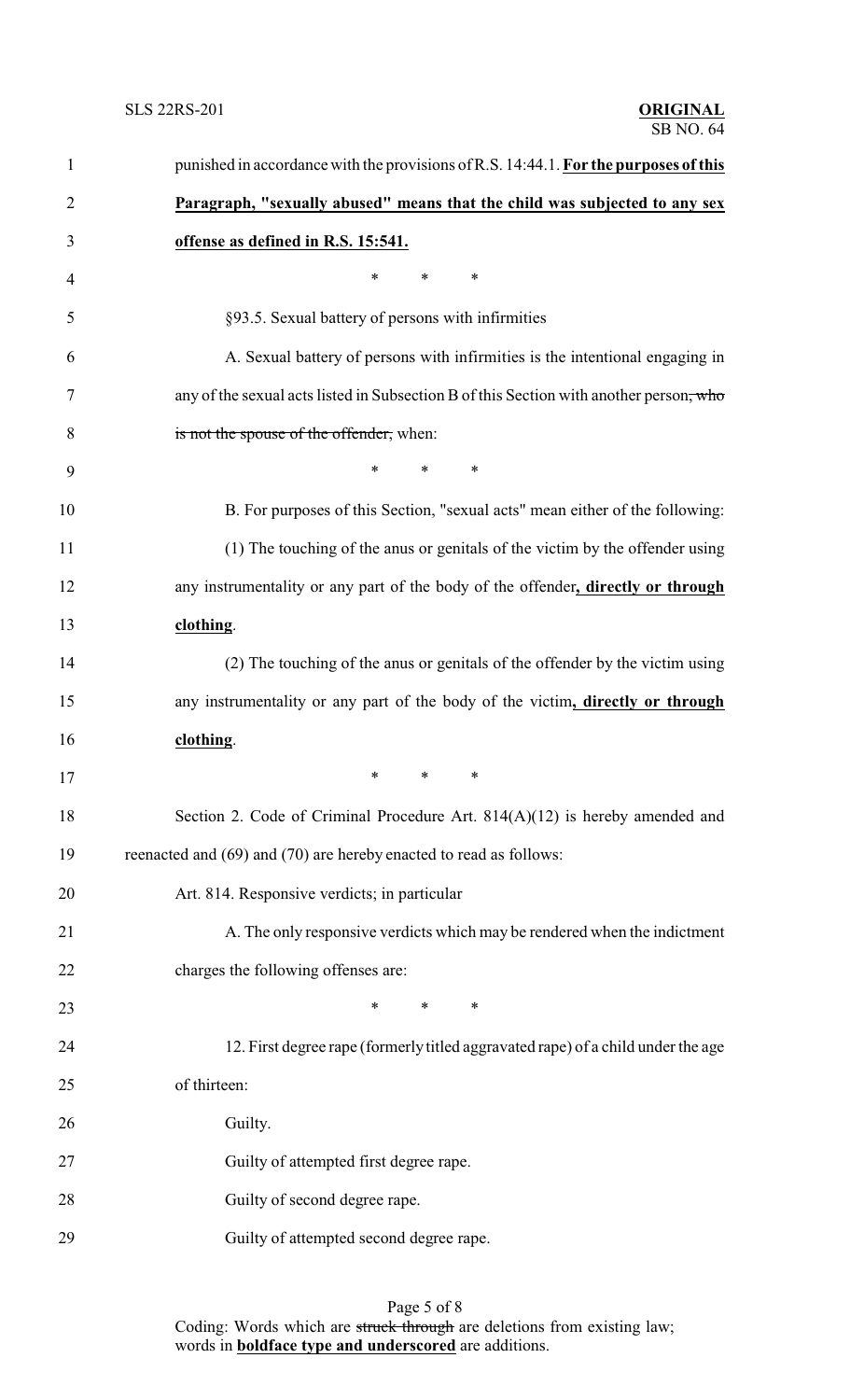| $\mathbf{1}$   | Guilty of third degree rape.                                                 |  |
|----------------|------------------------------------------------------------------------------|--|
| $\overline{2}$ | Guilty of attempted third degree rape.                                       |  |
| 3              | Guilty of sexual battery of a child under the age of thirteen.               |  |
| 4              | Guilty of attempted sexual battery of a child under the age of thirteen.     |  |
| 5              | Guilty of sexual battery.                                                    |  |
| 6              | Guilty of attempted sexual battery.                                          |  |
| 7              | Guilty of molestation of a juvenile or a person with a physical or mental    |  |
| 8              | disability with a victim under the age of thirteen.                          |  |
| 9              | Guilty of attempted molestation of a juvenile or a person with a physical    |  |
| 10             | or mental disability with a victim under the age of thirteen.                |  |
| 11             | Guilty of molestation of a juvenile or a person with a physical or mental    |  |
| 12             | disability.                                                                  |  |
| 13             | Guilty of attempted molestation of a juvenile or a person with a physical or |  |
| 14             | mental disability.                                                           |  |
| 15             | Guilty of indecent behavior with a juvenile with a victim under the age      |  |
| 16             | of thirteen.                                                                 |  |
| 17             | Guilty of attempted indecent behavior with a juvenile with a victim          |  |
| 18             | under the age of thirteen.                                                   |  |
| 19             | Guilty of indecent behavior with a juvenile.                                 |  |
| 20             | Guilty of attempted indecent behavior with a juvenile.                       |  |
| 21             | Not guilty.                                                                  |  |
| 22             | $\ast$<br>$*$ and $*$<br>$\ast$                                              |  |
| 23             | 69. Second Degree Kidnapping When Victim is Sexually Abused:                 |  |
| 24             | Guilty.                                                                      |  |
| 25             | Guilty of attempted second degree kidnapping.                                |  |
| 26             | Guilty of any predicate sex offense or offenses alleged in the indictment    |  |
| 27             | or bill of information.                                                      |  |
| 28             | Not guilty.                                                                  |  |
| 29             | 70. Aggravated Kidnapping of a Child When Victim is Sexually Abused:         |  |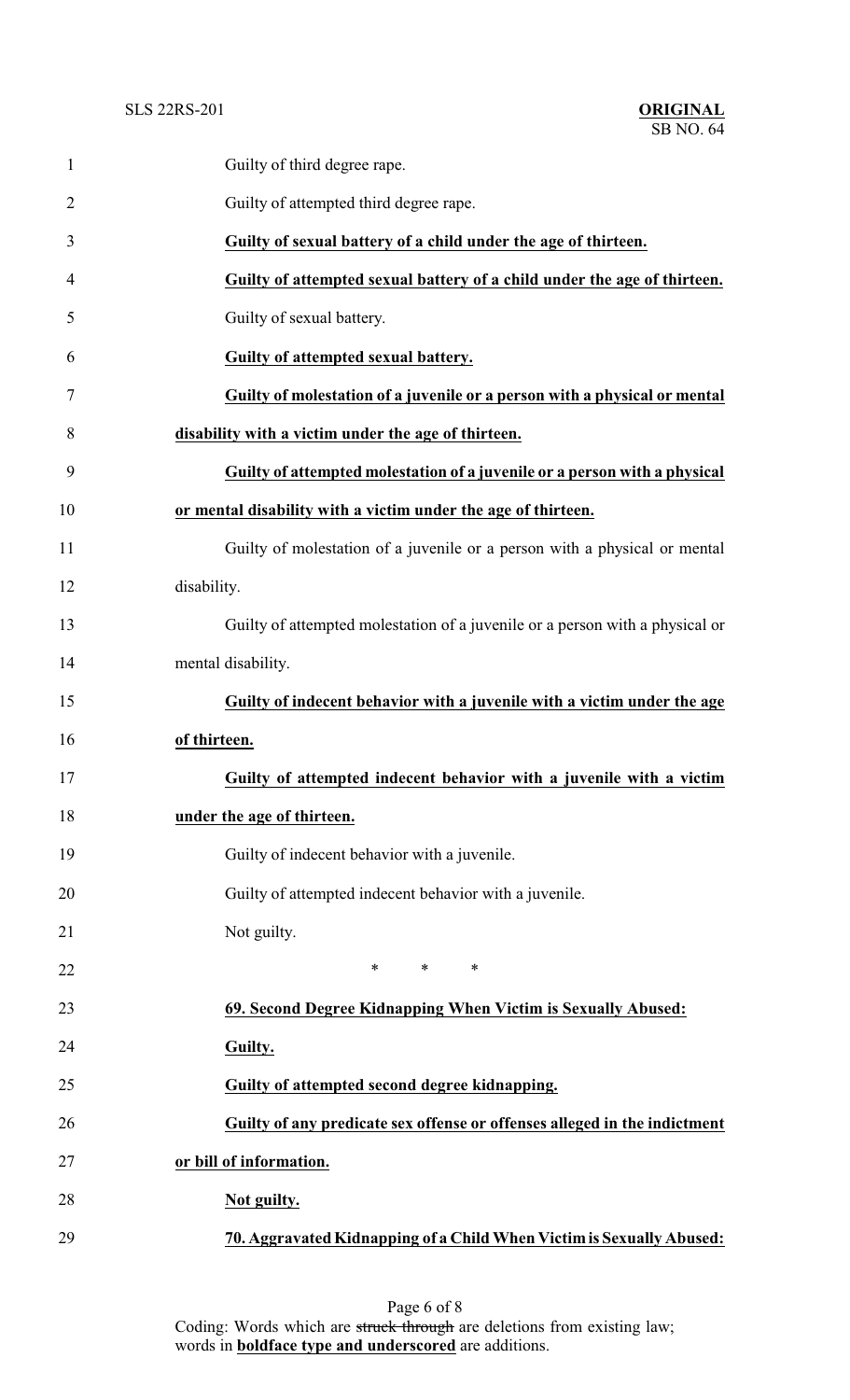| $\mathbf{1}$   | Guilty.                                                                                |
|----------------|----------------------------------------------------------------------------------------|
| $\overline{2}$ | Guilty of attempted aggravated kidnapping of a child.                                  |
| 3              | Guilty of any predicate sex offense or offenses alleged in the indictment.             |
| 4              | Not guilty.                                                                            |
| 5              | $\ast$<br>$*$ $*$<br>∗                                                                 |
| 6              | Section 3. Code of Evidence Art. 412.1 is hereby amended and reenacted to read as      |
| 7              | follows:                                                                               |
| 8              | Art. 412.1. Victim's attire in sexual assault cases                                    |
| 9              | A. When an accused is charged with a crime involving sexually assaultive               |
| 10             | behavior or with acts that constitute a sex offense involving a victim who was         |
| 11             | under the age of seventeen at the time of the offense, the crime of aggravated or      |
| 12             | first degree rape, forcible or second degree rape, simple or third degree rape, sexual |
| 13             | battery, or second degree sexual battery, the manner and style of the victim's attire  |
| 14             | shall not be admissible as evidence that the victim encouraged or consented to the     |
| 15             | offense; however, items of clothing or parts thereof may be introduced in order to     |
| 16             | establish the presence or absence of the elements of the offense and the proof of its  |
| 17             | occurrence.                                                                            |
| 18             | B. The rules of admissibility of evidence provided by this Article shall also          |
| 19             | apply to civil actions brought by the victim which are alleged to arise from the       |
| 20             | crimes of aggravated or first degree rape, forcible or second degree rape, simple or   |
| 21             | third degree rape, sexual battery, or second degree sexual battery any crime           |
| 22             | referenced in Paragraph A of this Article committed by the defendant, whether          |
| 23             | or not convicted of such crimes.                                                       |
|                |                                                                                        |

The original instrument and the following digest, which constitutes no part of the legislative instrument, were prepared by Whitney Kauffeld.

|                | <b>DIGEST</b>        |         |
|----------------|----------------------|---------|
| SB 64 Original | 2022 Regular Session | Connick |

Present law provides for a nonexhaustive list of crimes of violence, the definition of rape, and the crimes of first degree/aggravated rape, second degree sexual battery, oral sexual battery, second degree kidnapping, aggravated kidnapping of a child, and sexual battery of persons with infirmities.

Page 7 of 8 Coding: Words which are struck through are deletions from existing law; words in **boldface type and underscored** are additions.